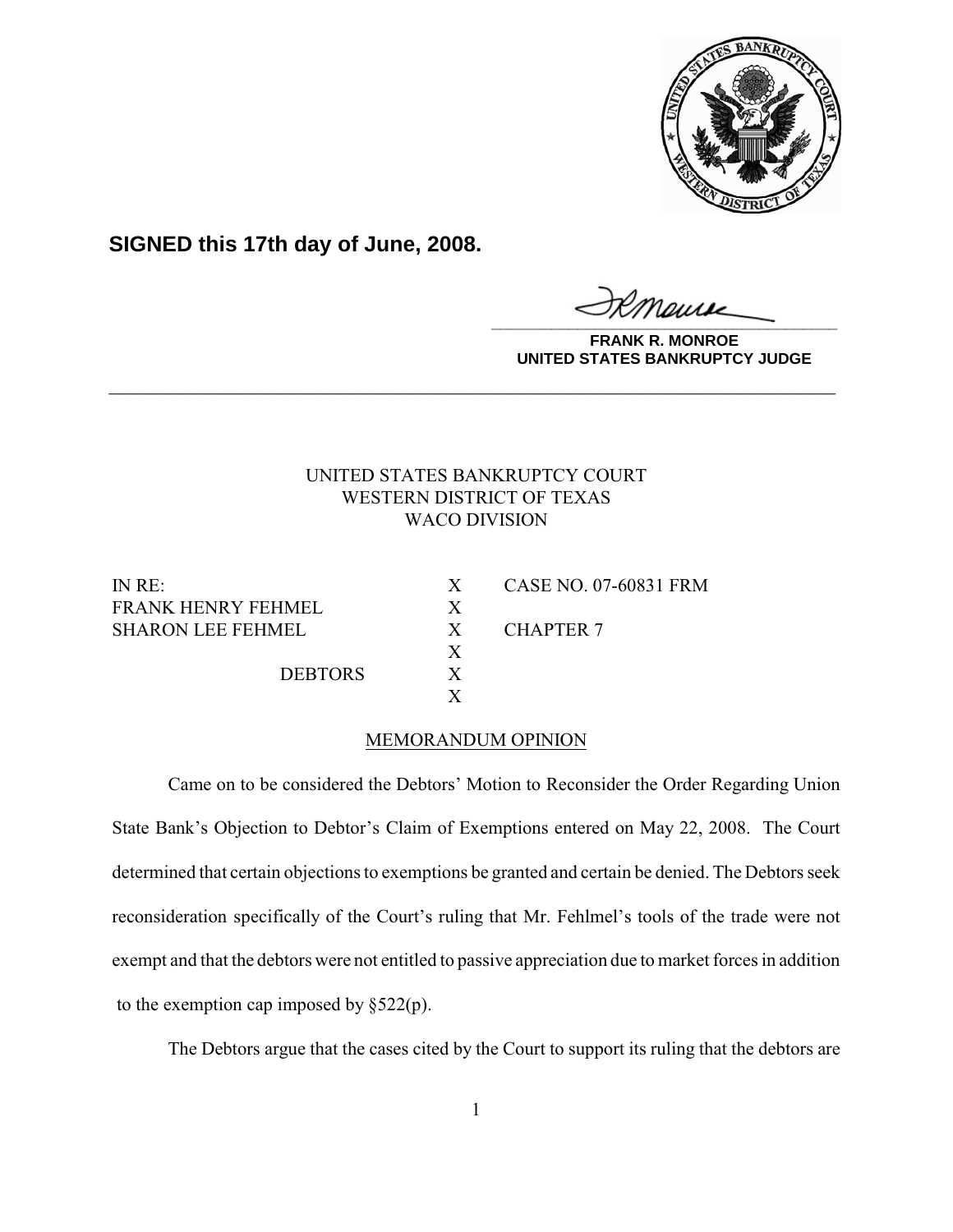not entitled to passive appreciation in addition to the cap imposed by §522(p) do not actually support this holding, and, if anything, support the Debtor's position that they are entitled to passive appreciation. *In re Anderson,* 374 B.R. 848 (Bankr. D. Kan. 2007); *In re Blair*, 334 B.R. 374 (Bankr. N.D. Tex. 2005);*In re Sainler,* 344 B.R. 669 (Bankr. M.D. Fla. 2006). Debtors misconstrue the rulings in these cases. These cases concluded that  $\S522(p)$  applies only where the property was acquired within the 1,215 day period.<sup>1</sup> And that is the proposition for which the cases were cited by this Court. These cases do not address the situation where the property is actually purchased within the 1,215 day period and there is also appreciation during the same 1,215 day period.

 When a debtor acquires title to his homestead, he acquires a vested economic interest in the property. If this occurs within the 1,215 days prior to the petition date,  $\S 522(p)(1)$  is triggered. Once the section is triggered, the cap applies. The statute addresses what types of additions can be added to the cap. The only one provided is any rollover equity from the debtor's prior homestead actually put into the new homestead. The statute does not provide that increases in equity generated by improvements to the homestead or by any market forces are added to the cap. If Congress had so intended, it could have so provided. It did not.

Further, even if this Court found that passive appreciation could be added to the cap, Debtors failed to prove what value came from passive appreciation.

The Debtors also ask the Court to clarify whether post-petition appreciation or dimunition affect the cap. These items do not affect the value of the Debtor's exemption. The homestead property entered the estate pursuant to §541 of the Bankruptcy Code. According to §522(p), the

<sup>&</sup>lt;sup>1</sup>The fact that during the 1,215 day period equity increased through passive appreciation and/or mortgage payments was irrelevant. The determinative issue was when the property was acquired.